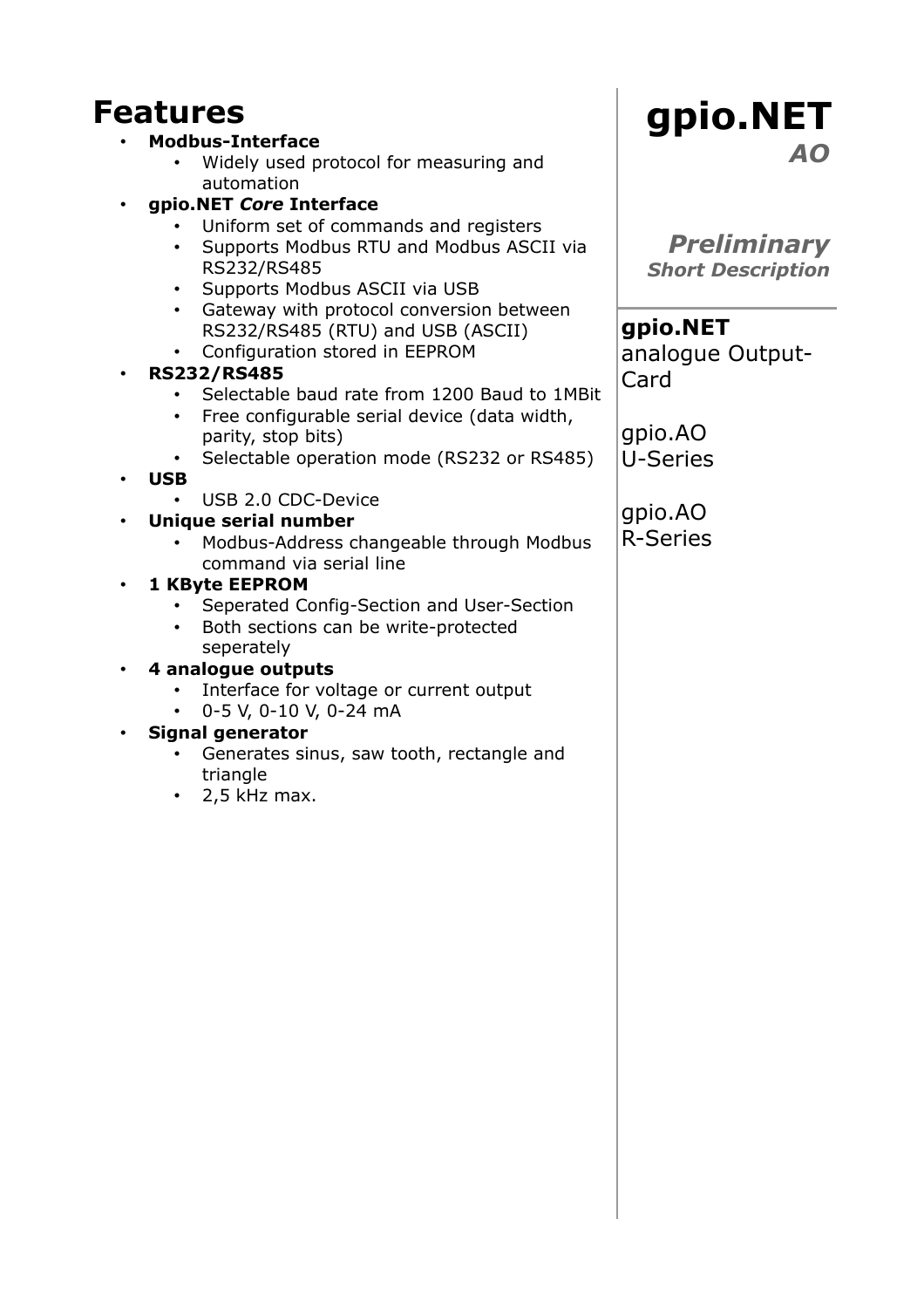

## **Overview**

The gpio.NET *Core* interface is extended by analogue outputs and a frequency generator. Each output is capable to be either current or voltage source. The modules easily integrate into existing Modbus systems and can be identified and configured by a unique serial number even in a running system. Beyond that, they offer a uniform set of registers over the hole gpio.NET family.

## **Draft**



*Drawing 1: Dimensions*

#### **Interfaces**

For communication, gpio.NET modules feature up to two Modbus interfaces. R-Series provide routing between those. The DSUB connectors (X10 and X11) are only available in R-Series.

#### *USB*

The USB device port (X1) belongs to the standard equipment of gpio.NET cards. Because of this, the module is accessible from prevalent PC or laptops. To deal with issues resulting of this, Modbus ASCII is the only available protocol used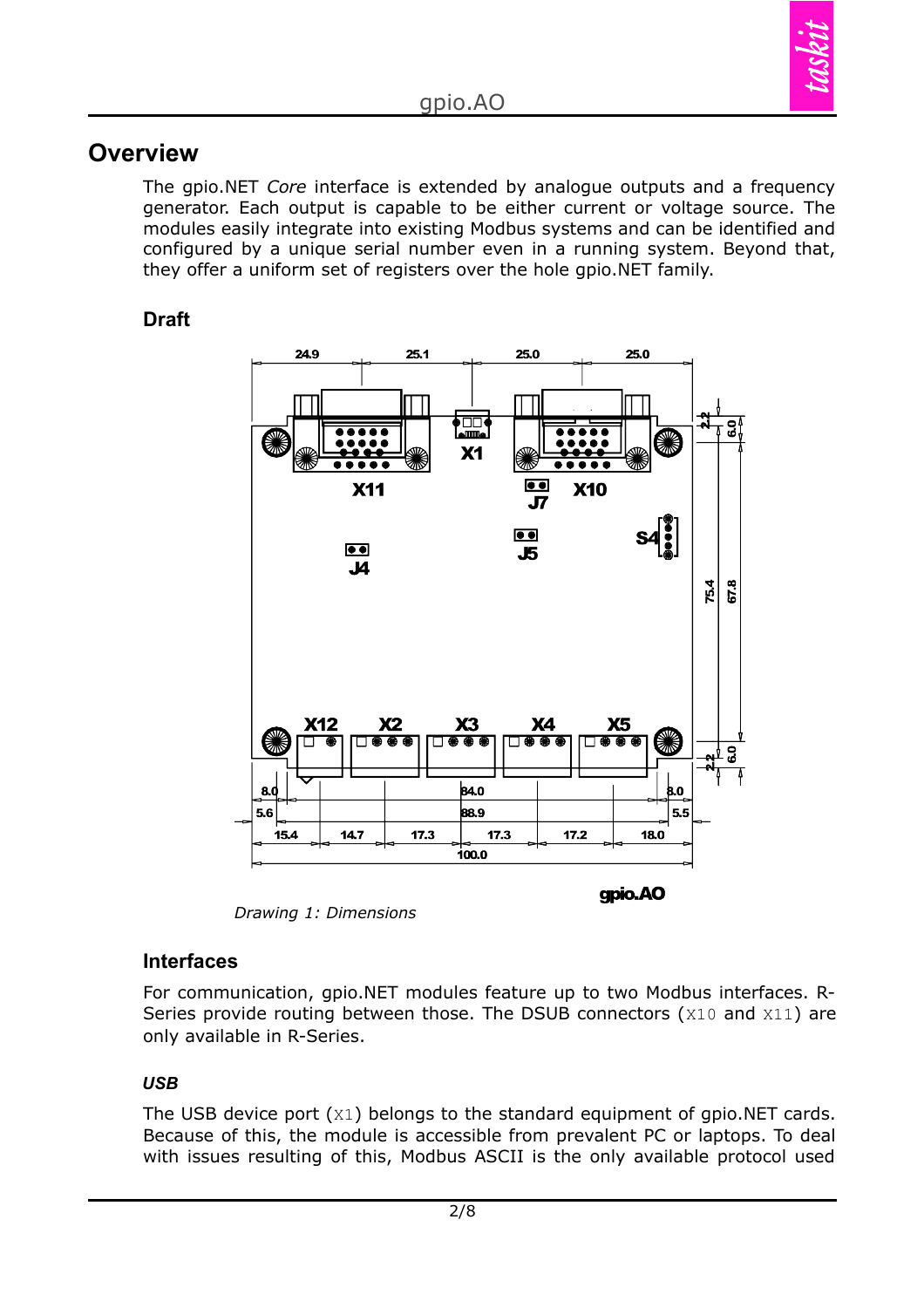

over USB. $<sup>1</sup>$  $<sup>1</sup>$  $<sup>1</sup>$  A gpio.NET card is detected as a virtual serial port by the host</sup> system and so does not differ from a real one from a programs point of view.

USB device port is used as power source if connected to a host. As an alternative, PIN9 from either  $x10$  or  $x11$  can used instead.<sup>[2](#page-2-1)</sup> When using PIN9 care has to be taken to use a well-regulated 5 volts source.

#### *RS232*

A serial interface with RS232 levels is available at gpio.NET module's X11 DSUB connector. Except the both data lines and GND no additional control lines are used.<sup>[3](#page-2-2)</sup> The RS232 interface is capable of de- and encoding Modbus-RTU as well as Modbus-ASCII. The highest possible baud rate is 250k baud. By [contemporaneous](http://dict.leo.org/ende?lp=ende&p=DOKJAA&search=contemporaneous&trestr=0x8004) utilisation of USB and RS323, it is possible to control one additional card connected via RS232 using the hosts USB connection.

| Pin                                     | <b>X11</b>  |
|-----------------------------------------|-------------|
| 1                                       |             |
| $\frac{2}{3}$                           | RXD<br>TXD  |
|                                         |             |
| 4                                       |             |
| $\frac{5}{6}$                           | <b>GND</b>  |
|                                         |             |
| 7                                       |             |
| 8                                       |             |
| $\overline{9}$                          | <b>VBUS</b> |
| _<br>$\sim$<br>$\overline{\phantom{a}}$ | ۰           |

*Table 1: Assignment RS232*

#### *RS485*

The R-Series offer possibility to link via a RS485 bus. In that case, both potential data lines are available on X10 as well as on X11. [4](#page-2-3) In this manner, a RS485 bus is easily realised with RS232 cables. As if using RS232, Modbus-RTU and Modbus-ASCII are both usable. The maximum bit rate is 1 Mbit. A 110 ohms terminating resistor is selectable by jumper J4.

| <b>X10</b>    | <b>X11</b>    |
|---------------|---------------|
|               |               |
|               |               |
|               |               |
| RS485+        | <b>RS485+</b> |
|               | <b>GND</b>    |
| <b>RS485-</b> | <b>RS485-</b> |
|               |               |
|               |               |
| <b>VBUS</b>   | <b>VBUS</b>   |
|               | <b>GND</b>    |

*Table 2: Assignment RS485*

Via RS485 connected cards are routed over USB to the host, allowing access to the RS485 bus is without special PC hardware.

<span id="page-2-0"></span><sup>1</sup> Modbus RTU – the standard mode – requires the exact temporal detection of a characters reception. This criterion cannot be guaranteed on standard PCs what causes RTU mode to become instable. Modbus ASCII is not affected by this constrain.

<span id="page-2-1"></span><sup>2</sup> Ring indicators (PIN9) of both DSUB are connected with USB 5V power source (VBUS) (valid for  $x10$  only with connected jumper  $J7$ ). This way, power can be transmitted to the next or all gpio.NET modules in one RS485 bus system.

<span id="page-2-2"></span><sup>3</sup> When plugging into a PC's RS232 interface, consider the RS485 assignment that is using control lines of a standard RS232 interface. These pins (DTR, DSR) should **not** be connected to a PC directly.

<span id="page-2-3"></span><sup>4</sup> The potential data lines use standard RS232 control lines DTR and DSR. Connecting those signals to a PC directly is to be **avoided**.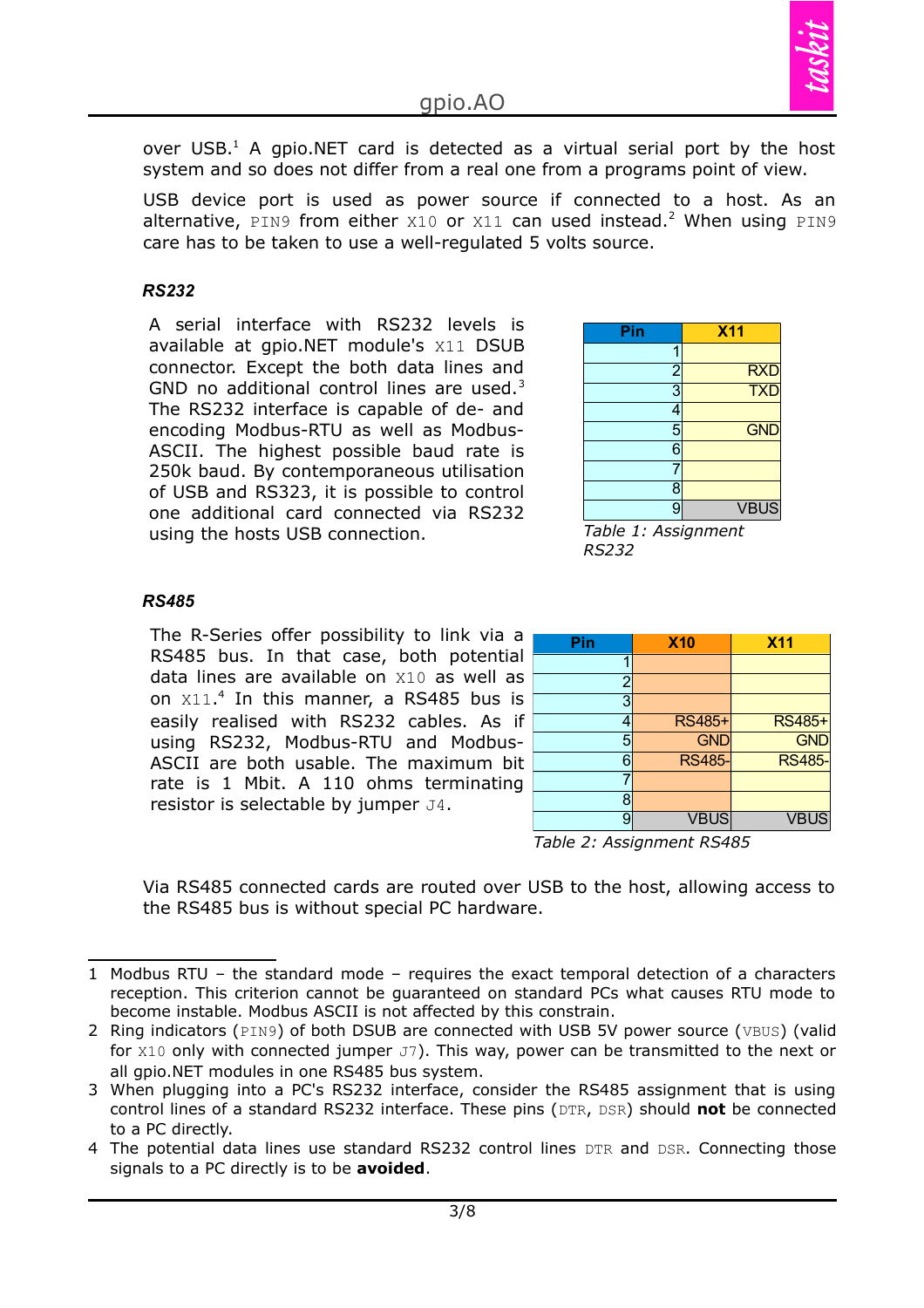

*Drawing 2: RS485 bus on USB with additional power supply*

Individual parts of a bus constructed as shown in drawing 2 can be supplied at arbitrary points by an isolated power supply. Mind to really seperate VBUS of these groups. The example demonstrates this by means of the first card connected to the host PC via USB and the rest of the bus being supplied by a seperate power source. Opened jumper J7 disrupts the VBUS connection on DSUB's PIN9.

# **Register description**

The common set of registers simplifies working with different gpio.NET modules. Device identification, configuration of interfaces and general behaviour remain consitent throughout the family.

The gpio.Net *Core* Interface defines four sections in *Holding Register'*s address space. [5](#page-3-0) Section 0x0000-0x00FF contains general configuration registers – called *Core*-Register. Registers that are gpio.AO specific occupy the *Application*-Register section  $0x0100-0x0$  FFF which is followed by the EEPROM. Registers  $0x1000-$ 0x107F serve as persistent configuration used at start-up. This group collects default values of *Core*- and *Application*-Registers. Section 0x2000-0x237F is non-volatile memory available for the user.

EEPROM sections  $0 \times 1000 - 0 \times 107$  and  $0 \times 2000 - 0 \times 237$  can be protected against unaware writes separately.

All registers are – as common by Modbus – 16bit wide.

<span id="page-3-0"></span><sup>5</sup> The Modbus protocol distinguishes four address ranges – *Inputregisters*, *Holdingregisters*, *Inputs* und *Coils*. *Inputs* and *Coils* offer bitwise access to ressources. While *Holdingregisters* and *Coils* are read/writeable, the other two are read-only. Each type uses a 16bit address space that can overlap each other.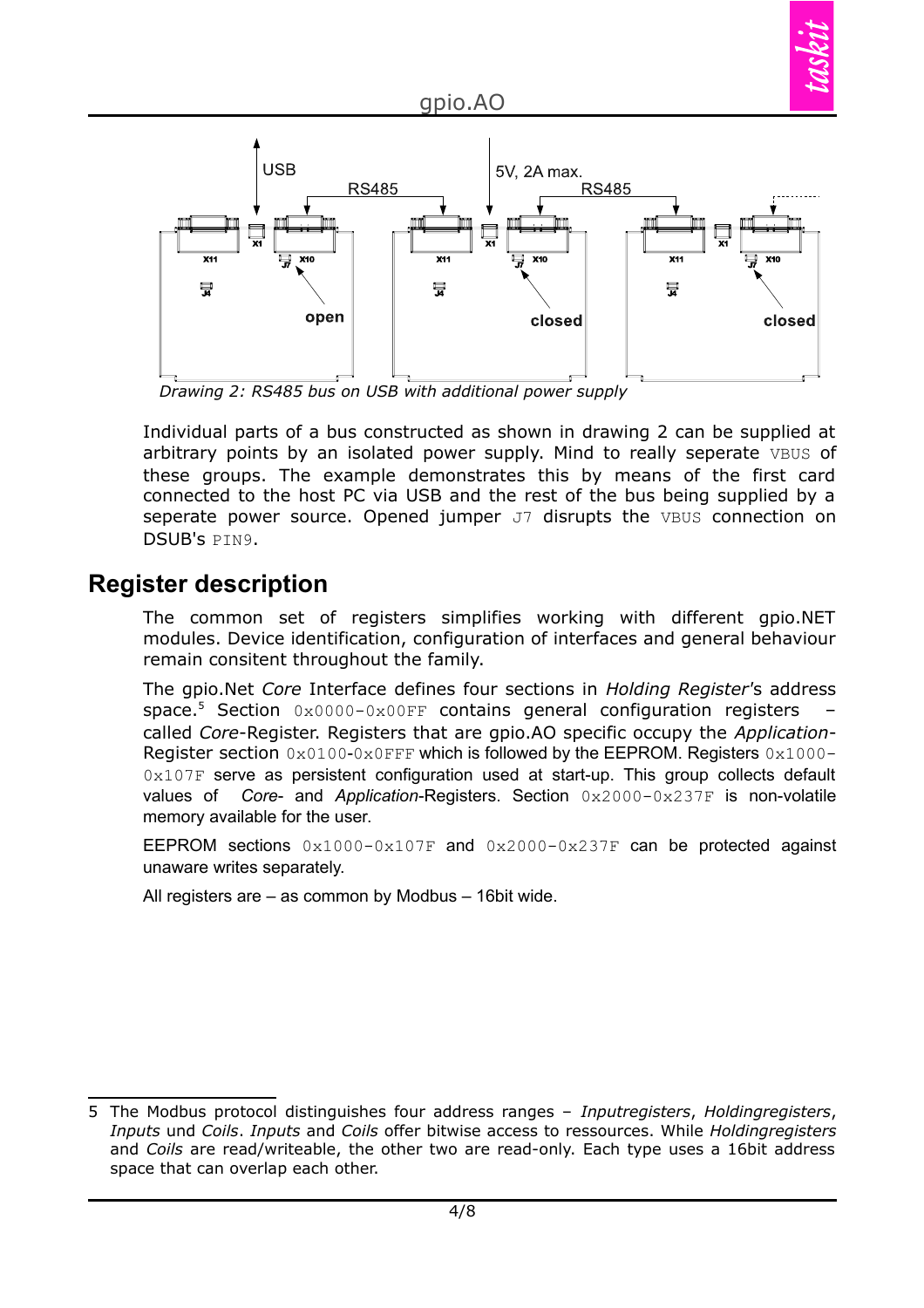| 0x0000 | <b>HREG CTRL</b>  | 0x1000 | reserved                |  |  |
|--------|-------------------|--------|-------------------------|--|--|
| 0x0001 | <b>HREG PM</b>    | 0x1001 | <b>HREG PM</b>          |  |  |
| 0x0002 | HREG_BAUDSEL      | 0x1002 | <b>HREG BAUDSEL</b>     |  |  |
| 0x0003 | HREG_DBITS        | 0x1003 | <b>HREG DBITS</b>       |  |  |
| 0x0004 | HREG_PARITY       | 0x1004 | <b>HREG_PARITY</b>      |  |  |
| 0x0005 | <b>HREG STOP</b>  | 0x1005 | <b>HREG_STOP</b>        |  |  |
| 0x0006 | HREG SERIAL MODE  | 0x1006 | <b>HREG SERIAL MODE</b> |  |  |
| 0x0007 | HREG MODBUS MODE  | 0x1007 | <b>HREG MODBUS MODE</b> |  |  |
|        | reserved          | a a s  | reserved                |  |  |
| 0x0100 | CH CFG0           | 0x1012 | <b>SIGNAL_FORM</b>      |  |  |
| 0x0101 | CH CFG1           | 0x1013 | <b>FREQ</b>             |  |  |
| 0x0102 | CH CFG2           | 0x1014 | SIGNAL_CHANNEL          |  |  |
| 0x0103 | CH CFG3           |        |                         |  |  |
| 0x0104 | DATA0             |        |                         |  |  |
| 0x0105 | DATA1             |        |                         |  |  |
| 0x0106 | DATA <sub>2</sub> |        | reserved                |  |  |
| 0x0107 | DATA3             |        |                         |  |  |
| 0x0108 | SIGNAL_FORM       |        |                         |  |  |
| 0x0109 | SIGNAL_FREQ       | 0x2000 | <b>User EEPROM</b>      |  |  |
| 0x010A | SIGNAL_CHANNEL    |        |                         |  |  |
| a a s  | reserved          | 0x2380 |                         |  |  |

*Table 3: Holding registers*

## **HREG\_CTRL**

| 15                     | .14 | 13 | 12                  | 11                  | 10                        | ۱q             | 8            |
|------------------------|-----|----|---------------------|---------------------|---------------------------|----------------|--------------|
| CTRL_ACCESS_KEY (0x8E) |     |    |                     |                     |                           |                |              |
|                        | 6   |    | $\boldsymbol{4}$    |                     |                           |                | 0            |
| reserved               |     |    | <b>CONN</b><br>INIT | USER<br><b>WREN</b> | <b>CFG</b><br><b>WREN</b> | <b>DEFAULT</b> | <b>RESET</b> |

## *CTRL\_ACCESS\_KEY*

Any changes to HREG CTRL take only effect when the correct access key is written to the upper eight bits each time HREG CTRL is accessed. This key  $(0 \times 8E)$  needs to be set every time this register is about to be written to.

#### *CONN\_INIT*

A logic 1 initialises the serial connection (RS232/RS485) according to the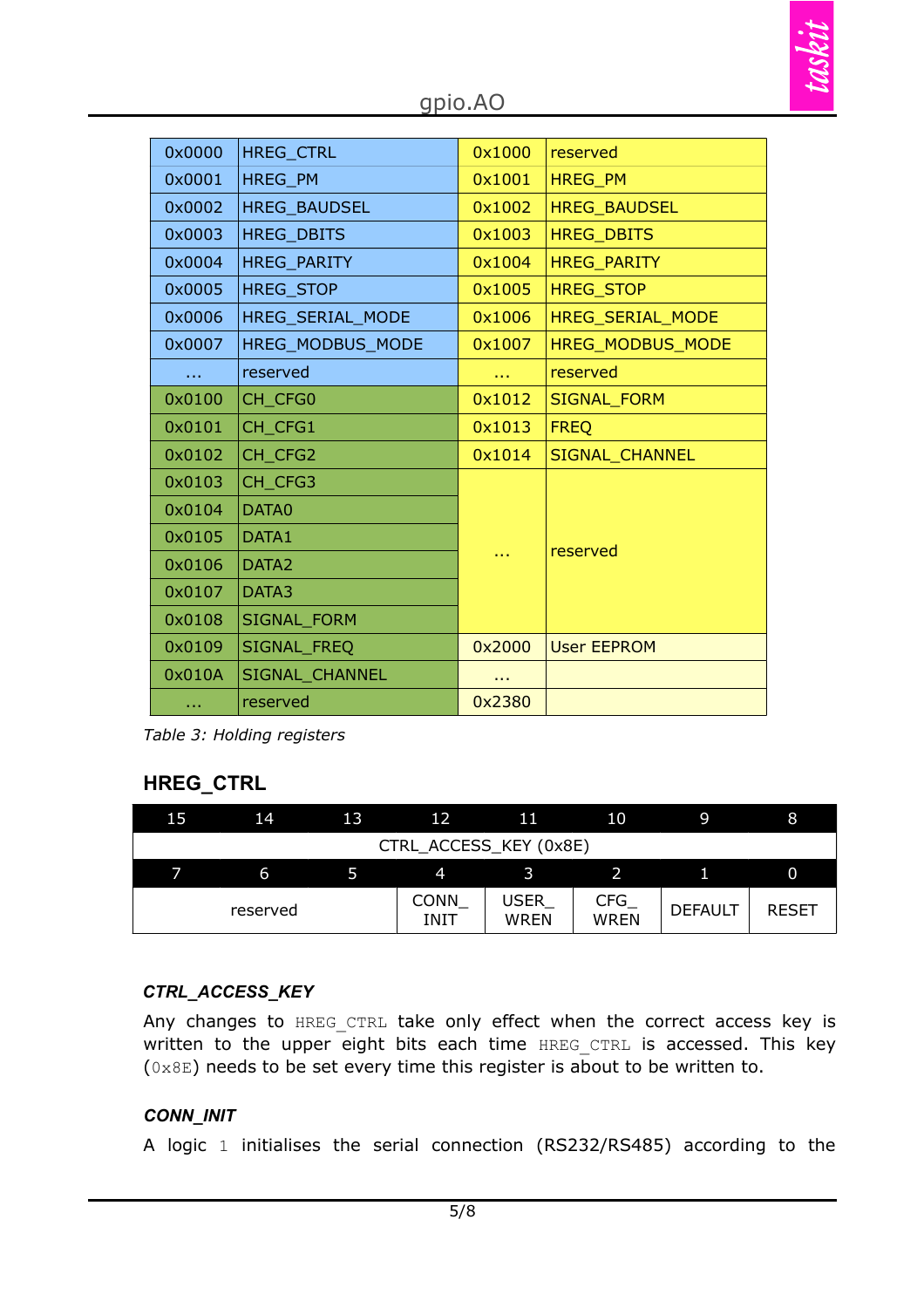

related holding registers.

#### *USER\_WREN*

Enables write access to the user EEPROM section.

#### *CFG\_WREN*

Enables write access to the persitent configuration section.

#### *DEFAULT*

Restores default factory settings.

## **HREG\_PM**

This register is currently unused.

## **HREG\_BAUDSEL**

Specifies the baud rate that is used on RS232/RS485. The register contains one of those selectors described below.

| <b>Selector</b> | <b>Baud rate</b> | <b>Selector</b> | <b>Baud rate</b> |
|-----------------|------------------|-----------------|------------------|
| 0               | 1200             | 6               | 57600            |
|                 | 2400             | 7               | 115200           |
| 2               | 4800             | 8               | 230400           |
| 3               | 9600             | 9               | 250000           |
| 4               | 19200            | 10              | 500000           |
| 5               | 38400            | 11              | 1000000          |

## **HREG\_DBITS**

Contains the number of data bits used on serial line – selectable between seven and eight bits.

## **HREG\_PARITY**

Configures which type of parity checking is used. Valid selectors are listed below.

| <b>Selector</b> | Parity |
|-----------------|--------|
| 0               | none   |
| 1.              | hbo    |
| $\mathcal{L}$   | even   |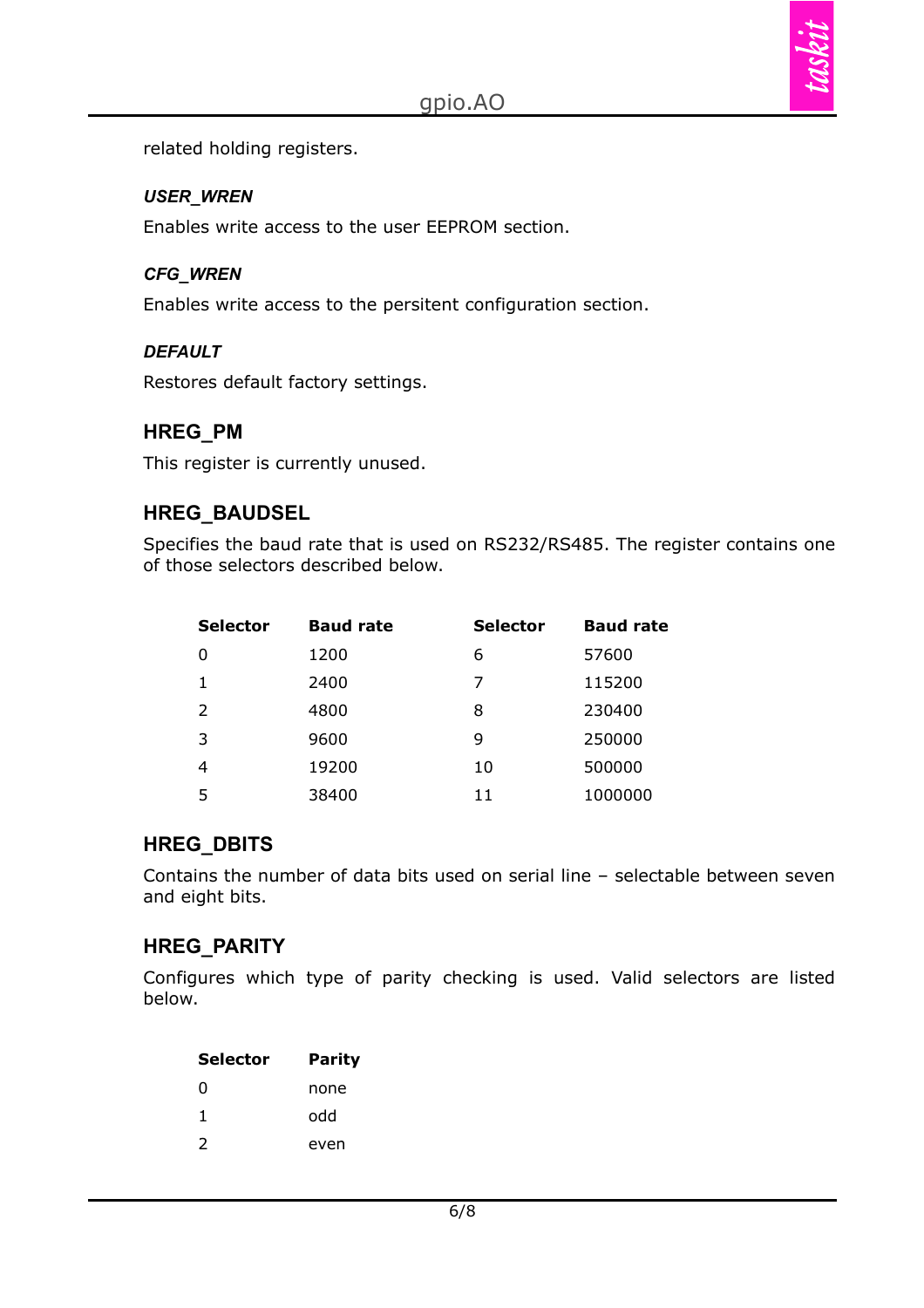

#### **HREG\_STOP**

The number of additional stopbits – default is 0.

#### **SERIAL\_MODE**

Selects the mode the serial line operates on. Choose 0 for RS232 or 1 for RS485.

## **MODBUS\_MODE**

To switch between MODBUS RTU and ASCII modes this register is used. Changes will not affect the USB connection that always operates in MODBUS ASCII. Choose 0 for ASCII or 1 for RTU.

#### **CH\_CFG0/1/2/3**

Specifies the operating mode for the corresponding analogue output. Valid modes are listed here.

| <b>Selector</b> | Mode                    |
|-----------------|-------------------------|
| 0x1000          | Voltage mode 0V - 5V    |
| 0x1001          | Voltage mode 0V - 10V   |
| 0x1005          | Current mode 4mA - 20mA |
| 0x1007          | Current mode 0mA - 24mA |

#### **DATA0/1/2/3**

The output value as positive 16bit number relative to maximum output (65535).

## **SIGNAL\_FORM**

Specifies the generated wave form.

| Selector      | <b>Wave form</b> |
|---------------|------------------|
| 1             | Sinus            |
| $\mathcal{L}$ | Rectangle        |
| 3             | Triangle         |
|               | Saw thooth       |

## **SIGNAL\_FREQ**

Selects the output frequency of the signal generator. Maximum is 2500 Hz.